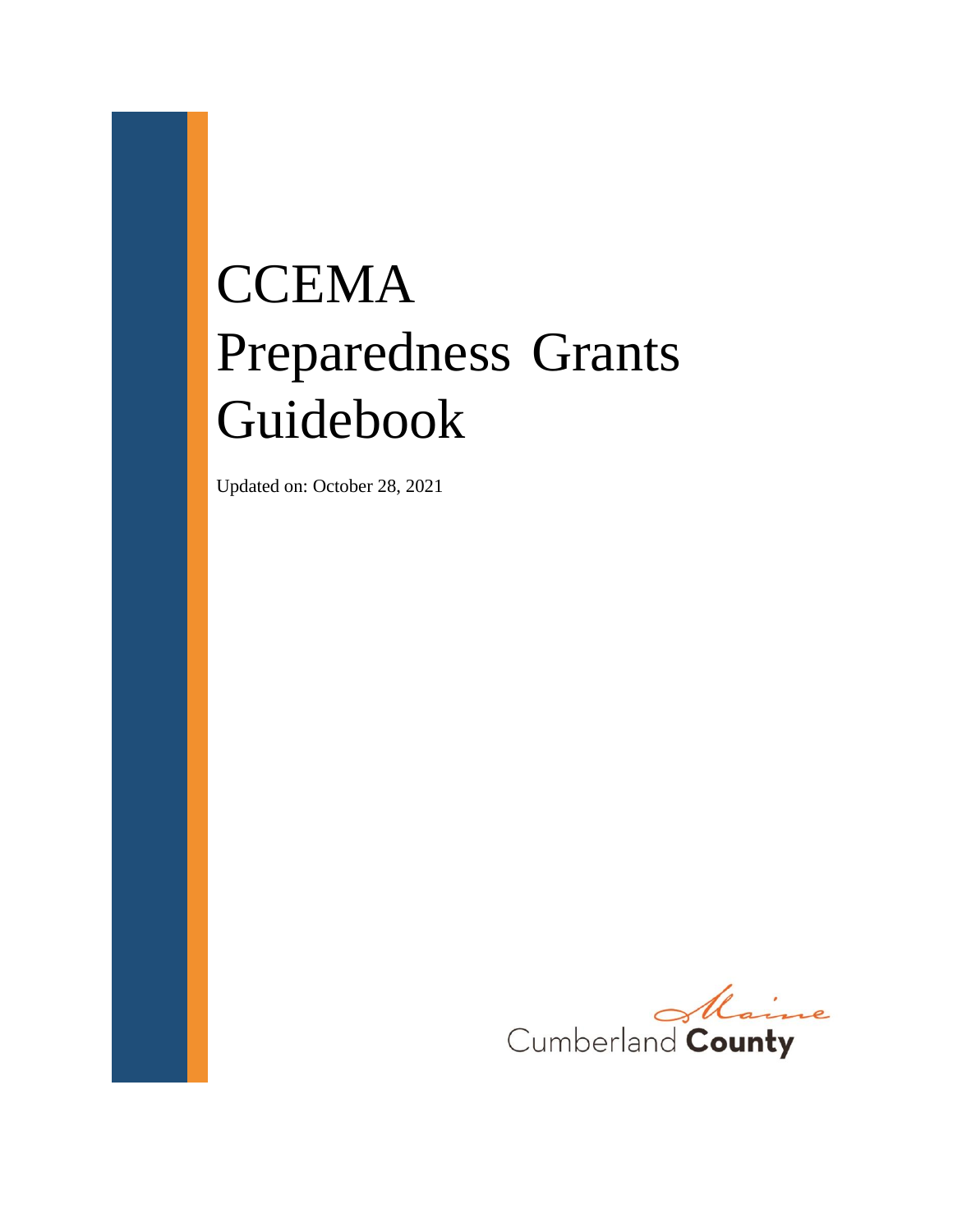# <span id="page-1-0"></span>**TABLE OF CONTENTS**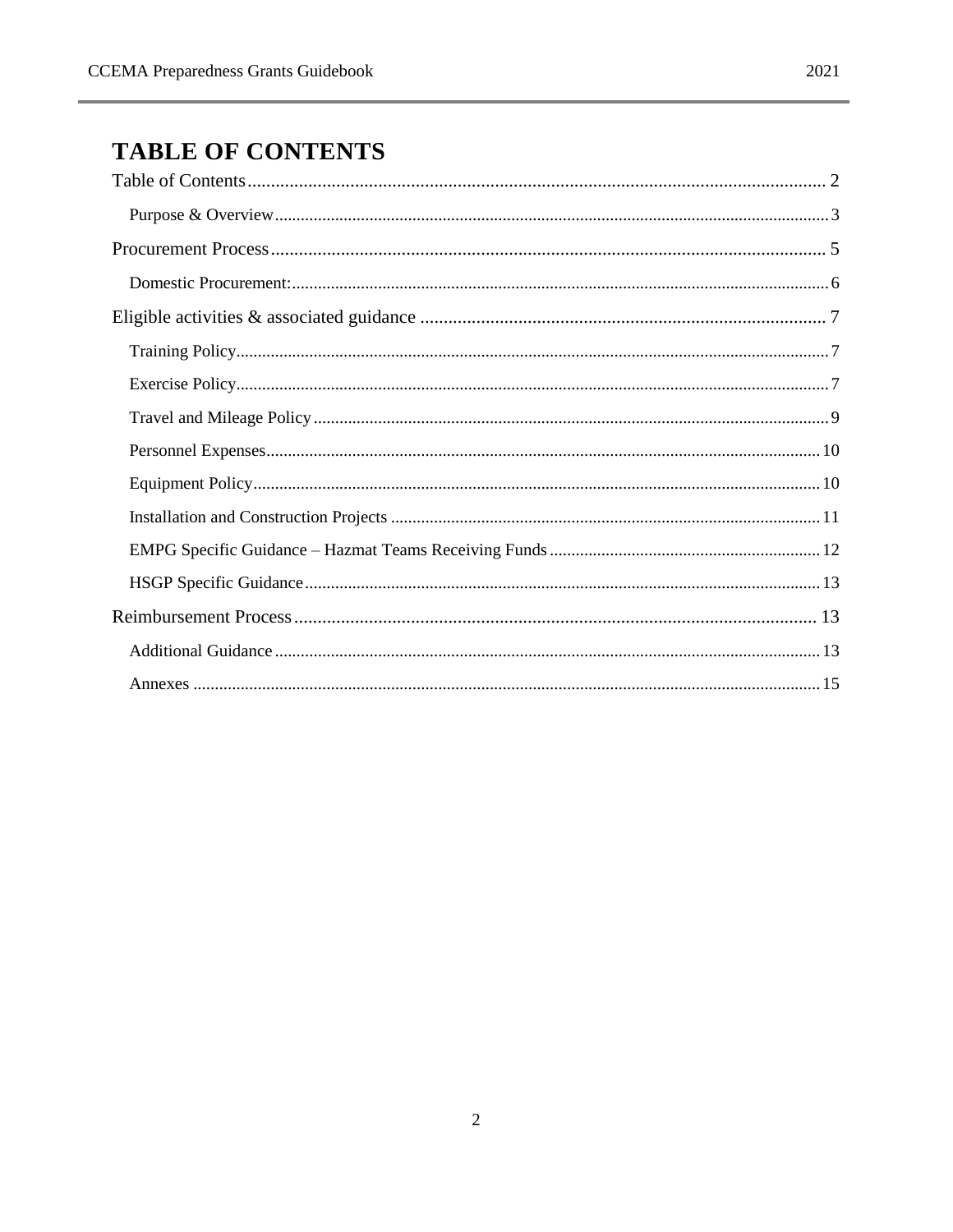$\overline{a}$ 

<span id="page-2-0"></span>The purpose of this guidebook is to provide financial and grants management guidance for the subrecipients of federal preparedness grants administered by the Cumberland County Emergency Management Agency (CCEMA). This guidebook was created in accordance with requirements set forth by the designated State Administrative Agency, the Maine Emergency Management Agency (MEMA). This guidebook encompasses the Homeland Security Grant Program (HSGP) (subrecipients receive this funding through the State Homeland Security Program (SHSP)), and the Emergency Management Performance Grant (EMPG).

#### **Overview of the Homeland Security Grant Program**

The HSGP assists state, local, tribal, and territorial efforts to build, sustain, and deliver the capabilities necessary to prevent, prepare for, protect against, and respond to acts of terrorism.

Each year, a Notice of Funding Opportunity (NOFO) is published by the Federal Emergency Management Agency (FEMA). The NOFO contains specific grant guidance and outlines any federal priorities for investments. The date of the NOFO release varies each year. The performance period for the HSGP is generally two years for Cumberland County subrecipients. The HSGP requires that 25% of the grant funding be designated for projects and activities that support law enforcement and terrorism prevention programs. The NOFO will also provide Maine's state allocation (the dollar amount awarded to the State of Maine to distribute to counties and municipalities), which will be awarded to MEMA acting as the State Administrative Agency for the grant.

In Cumberland County, the majority of these funds are available for eligible applicants to submit project applications. Once the federal NOFO is released, MEMA develops state-specific grant guidance, application documents, and provides allocations for each county and Metro. In Cumberland County, eligible applicants for the HSGP include: NIMS-compliant municipalities (1), regional response teams, County Government, and other eligible organizations listed in the NOFO. MEMA has designated Portland and South Portland as "Metro" communities, which receive separate funding directly from the state. Therefore, Metro's are not eligible to apply for HSGP funding through CCEMA.

Typically, the funds requested in Cumberland County to support HSGP projects exceeds the funding available for projects. Competitive projects are multi-jurisdictional, multi-disciplinary, and have a strong nexus to terrorism and homeland security priorities.

Once CCEMA receives applications from eligible organizations, it conducts a comprehensive review for completeness, clarity and adherence to grant and federal guidance. Applications that meet these requirements are forwarded to a grant review committee for discussion and scoring.

<sup>1</sup> MEMA requires that the Counties and municipalities report NIMS compliance annually. The NIMS report provides grant eligibility for the upcoming Federal Fiscal Year (October 1 - September 30 of the next calendar year).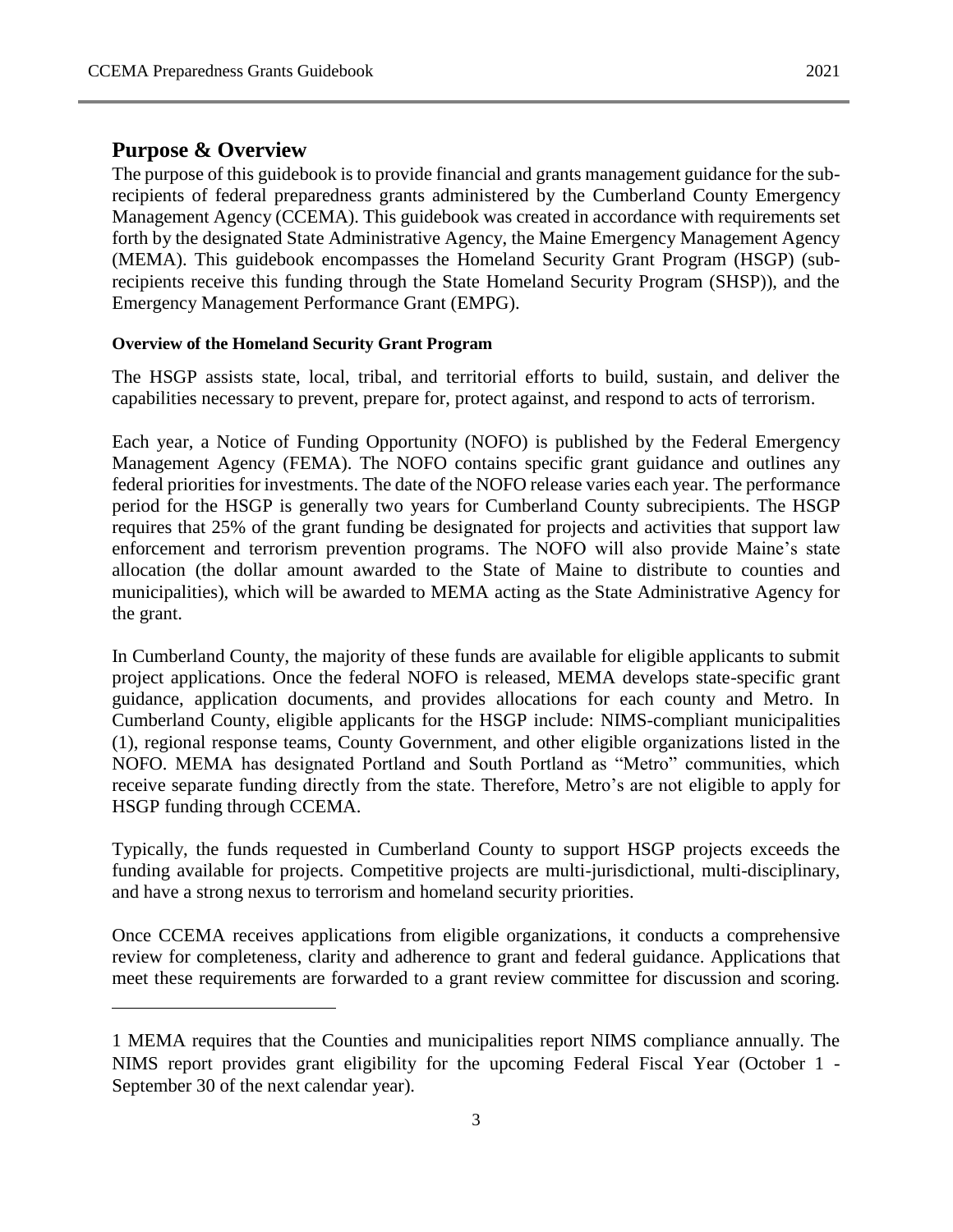This grant review committee is comprised of community partners, and is facilitated by CCEMA. The grant review committee will score projects. CCEMA uses this list of scored projects to draft and submit an HSGP application to MEMA. MEMA will use applications from Counties and Metros to develop a state application to submit to FEMA. If FEMA approves the state application for HSGP funding, it will then issue a State Award to MEMA. MEMA will act as the pass-through agency, and execute Memoranda of Understanding (MOU's) with Counties. Cumberland County will then execute MOU's with the sub recipients that were selected to receive HSGP funding. The HSGP award process is outlined in Figure 1.





#### **Overview of the Emergency Management Performance Grant**

The EMPG provides federal funding to state, local, tribal and territorial emergency management agencies to implement the National Preparedness System and the National Preparedness Goal of a secure and resilient Nation. EMPG applicants develop and submit a Work Plan in order to receive grant funding.

In Cumberland County, EMPG funds are used to staff the CCEMA office in order to deliver resources and services to municipalities. EMPG funds are not available for municipal applications or request.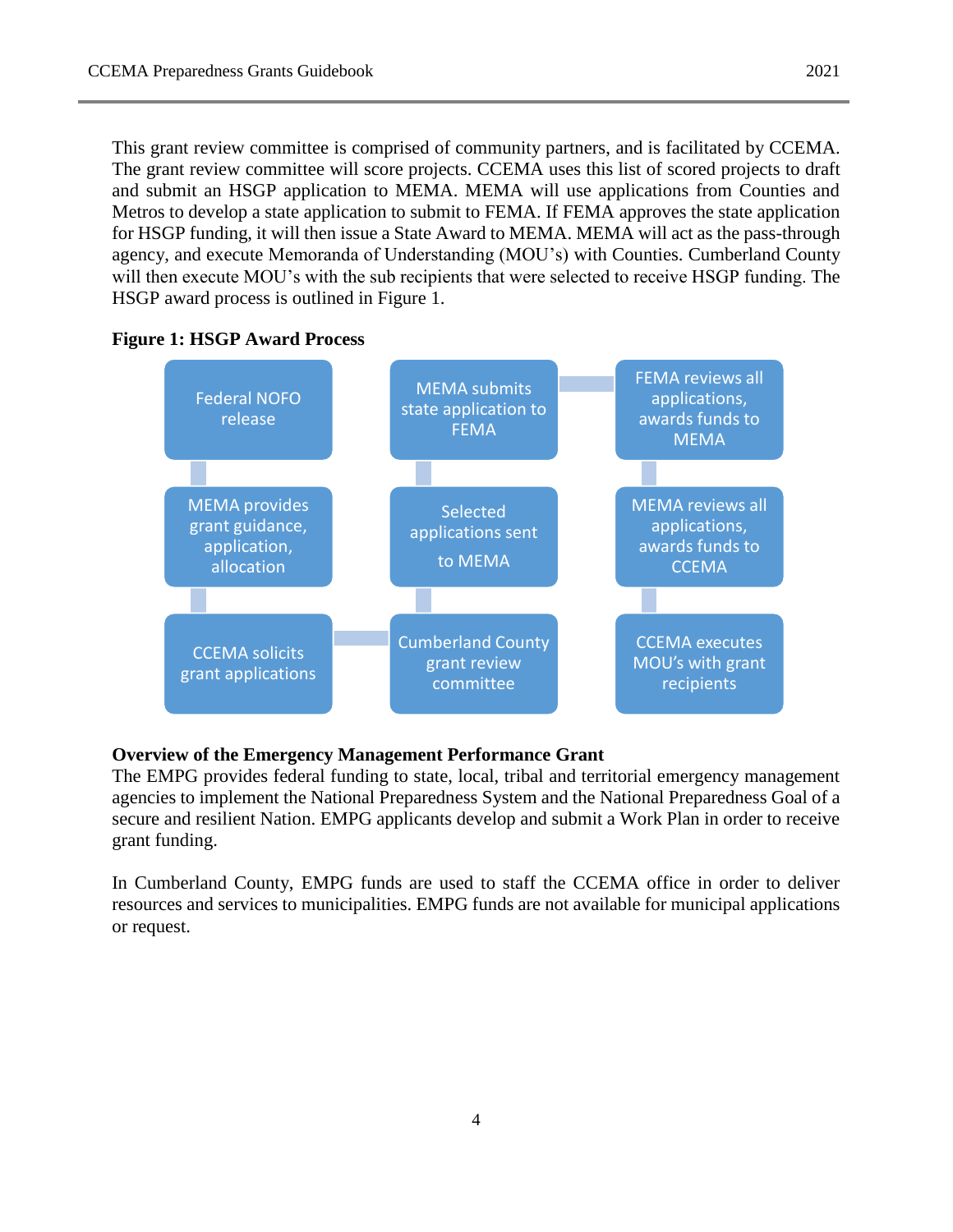# <span id="page-4-0"></span>**PROCUREMENT PROCESS**

The sub-recipient is the non-federal entity (County Government or a municipality) that receives a sub-award from a pass-through entity to carry out the part of a Federal program, and which is accountable to the recipient or pass-through entity for the use of the funds provided. Institutions of higher education, hospitals and other private nonprofit organizations must follow the same procurements standards as local and tribal governments.

All non-federal entities are required to follow the state, local and tribal laws and regulations as long as they conform to federal law and standards per 2 Code of Federal Regulations (CFR) Section 200.318 through 326. Subrecipients should follow local and state procurement statutes if they are more stringent than federal requirements. If the subrecipient has no procurement processes in place or are less stringent than Maine or Federal requirements, then the subrecipient would follow Maine procurement processes. **Table 1** is a summary of state and federal thresholds for procuring property and services using federal assistance that all local, county and tribal non-federal entities must follow (unless the subrecipient's procurement policies are more stringent, in which case the subrecipient would follow those).

| radio r. Stato & Feuerar Thresholus for Frocurement |                                       |                                   |  |  |  |  |
|-----------------------------------------------------|---------------------------------------|-----------------------------------|--|--|--|--|
| Purchase Type                                       | Characteristics                       | <b>Examples of Projects</b>       |  |  |  |  |
| Micro                                               | \$3,500 or less<br>$\bullet$          | Purchasing 10 cots for a regional |  |  |  |  |
| Purchases                                           | No quotations                         | emergency shelter. The cots are   |  |  |  |  |
|                                                     | <b>Equitable Distributors</b>         | \$90 each; the project cost is    |  |  |  |  |
|                                                     |                                       | \$900.                            |  |  |  |  |
| Small                                               | $$3,500 - $150,000$                   | Purchasing a variable message     |  |  |  |  |
| Purchases                                           | Price/Rate Quotations must be         | sign board at a cost of \$16,000  |  |  |  |  |
|                                                     | obtained from adequate number of      | to disseminate key messages to    |  |  |  |  |
|                                                     | qualified sources                     | the public on busy roadways.      |  |  |  |  |
|                                                     | No price/cost analysis required       |                                   |  |  |  |  |
| <b>Sealed Bids</b>                                  | $$3,500 - $150,000$                   | Regional fire chiefs association  |  |  |  |  |
|                                                     | Firm fixed price contract             | has a firm budget of \$50,000 to  |  |  |  |  |
|                                                     | Formal advertising                    | construct a training structure to |  |  |  |  |
|                                                     | 2 or more bidders willing, able to    | practice technical rescue skills. |  |  |  |  |
|                                                     | respond                               | Least expensive bid is selected.  |  |  |  |  |
|                                                     | Public opening of bids                |                                   |  |  |  |  |
| Competitive                                         | \$3,500 - \$150,000                   | County government contracts a     |  |  |  |  |
| Proposals                                           | Written method to conduct a technical | vendor to provide ICS 300         |  |  |  |  |
|                                                     | evaluation of proposals               | training. The vendor is selected  |  |  |  |  |
|                                                     | Requires advertising                  | based on the experience levels of |  |  |  |  |
|                                                     | Requires responses from an adequate   | the trainers, and history of the  |  |  |  |  |
|                                                     | number of qualified sources (normally | vendor providing similar course   |  |  |  |  |
|                                                     | more than 1)                          | deliveries. The budget is a fixed |  |  |  |  |
|                                                     | Award is fixed price or cost          | price; quality is more important  |  |  |  |  |
|                                                     | reimbursable                          | than price.                       |  |  |  |  |

**Table 1: State & Federal Thresholds for Procurement**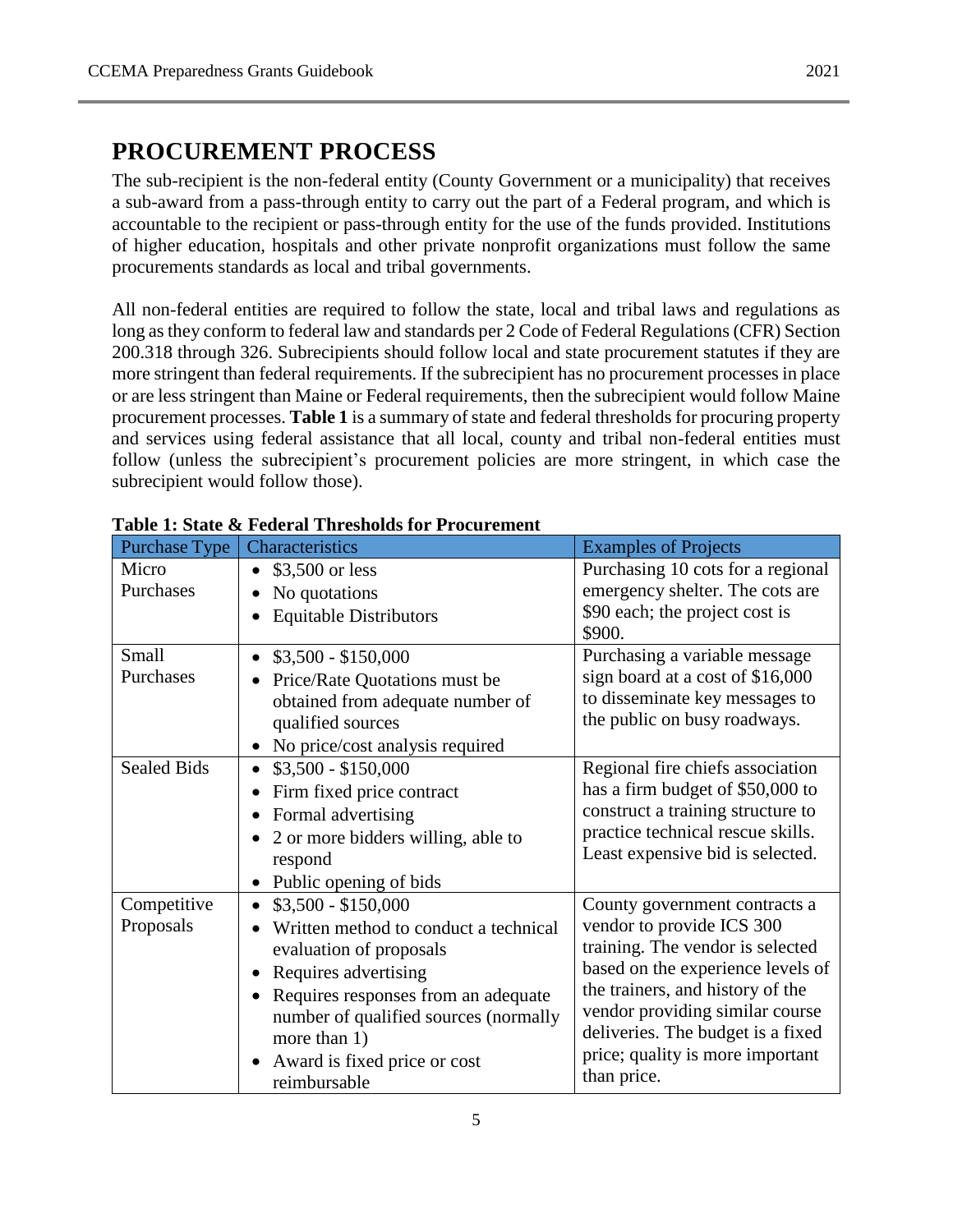| <b>Purchase Type</b> | <b>Characteristics</b>                | <b>Examples of Projects</b>       |
|----------------------|---------------------------------------|-----------------------------------|
| Sole Source          | • Available only from a single source | Agency pays for a subscription    |
|                      | • The agency conducting the           | to an online training program.    |
|                      | procurement has expressly authorized  | This training program is the only |
|                      | a noncompetitive process OR-          | one on the market. The agency     |
|                      | • After solicitation of quotes,       | has a procurement policy that     |
|                      | competition is deemed inadequate      | allows sole source.               |

The sub-recipient is responsible for:

- Adhering to the federal procurement standards for sub-recipients (2 CFR 200.318-236)
- Ensuring terms and conditions of the federal award are followed
- Following their own documented procurement procedures. These procedures reflect applicable state, local and tribal laws and regulations, provided the procurements conform to applicable Federal law and the standards identified in 2CFR 200.318 – 326.

Helpful links for Maine Procurement:

- [Maine Procurement of Services Over \\$10,000](https://www.maine.gov/dafs/bbm/procurementservices/sites/maine.gov.dafs.bbm.procurementservices/files/inline-files/Procurement%20for%20Services%20Over%20%2410%2C000%20%283.12.20%29.pdf)
- [Maine Procurement of Services \\$10,000 or Less](https://www.maine.gov/dafs/bbm/procurementservices/sites/maine.gov.dafs.bbm.procurementservices/files/inline-files/Procurement%20for%20Services%20%2410%2C000%20or%20Less%20%283.12.20%29.pdf)
- [Requests for Proposals \(RFPs\)](https://www.maine.gov/dafs/bbm/procurementservices/sites/maine.gov.dafs.bbm.procurementservices/files/inline-files/RFP%20Guidelines.FINAL_.pdf)
- [Procurement for Commodities](https://www.maine.gov/dafs/bbm/procurementservices/sites/maine.gov.dafs.bbm.procurementservices/files/inline-files/Procurement%20for%20Commodities.FINAL2_.pdf)

# <span id="page-5-0"></span>**Domestic Procurement:**

Any **construction** materials purchased using grant funding must be produced in the United States (including but not limited to iron, aluminum, steel, cement and other manufactured products), as appropriate and to the greatest extent consistent with law.

- **The requirements of this section must be included in all contracts and purchase orders for construction material purchases under an FY21 grant**. Suggested language may include: "All goods, products or materials used to fulfill this contract will be produced in the United States (including but not limited to iron, aluminum, steel, cement and other manufactured products). 2 C.F.R. § 200.322 also provides specific definitions for "Produced in the United States" and "manufactured products."
- "Produced in the United States" means, for iron and steel products, that all manufacturing processes, from the initial melting stage through the application of coatings, occurred in the United States.
- "Manufactured products" means items and construction materials composed in whole or in part of non-ferrous metals such as aluminum; plastics and polymer-based products such as polyvinyl chloride pipe; aggregates such as concrete; glass, including optical fiber; and lumber.
- Important note: this is a new federal requirement, and guidance for properly documenting compliance is rapidly evolving. Supplemental guidance and/or templates will be shared with subrecipients and made available on the CCEMA website.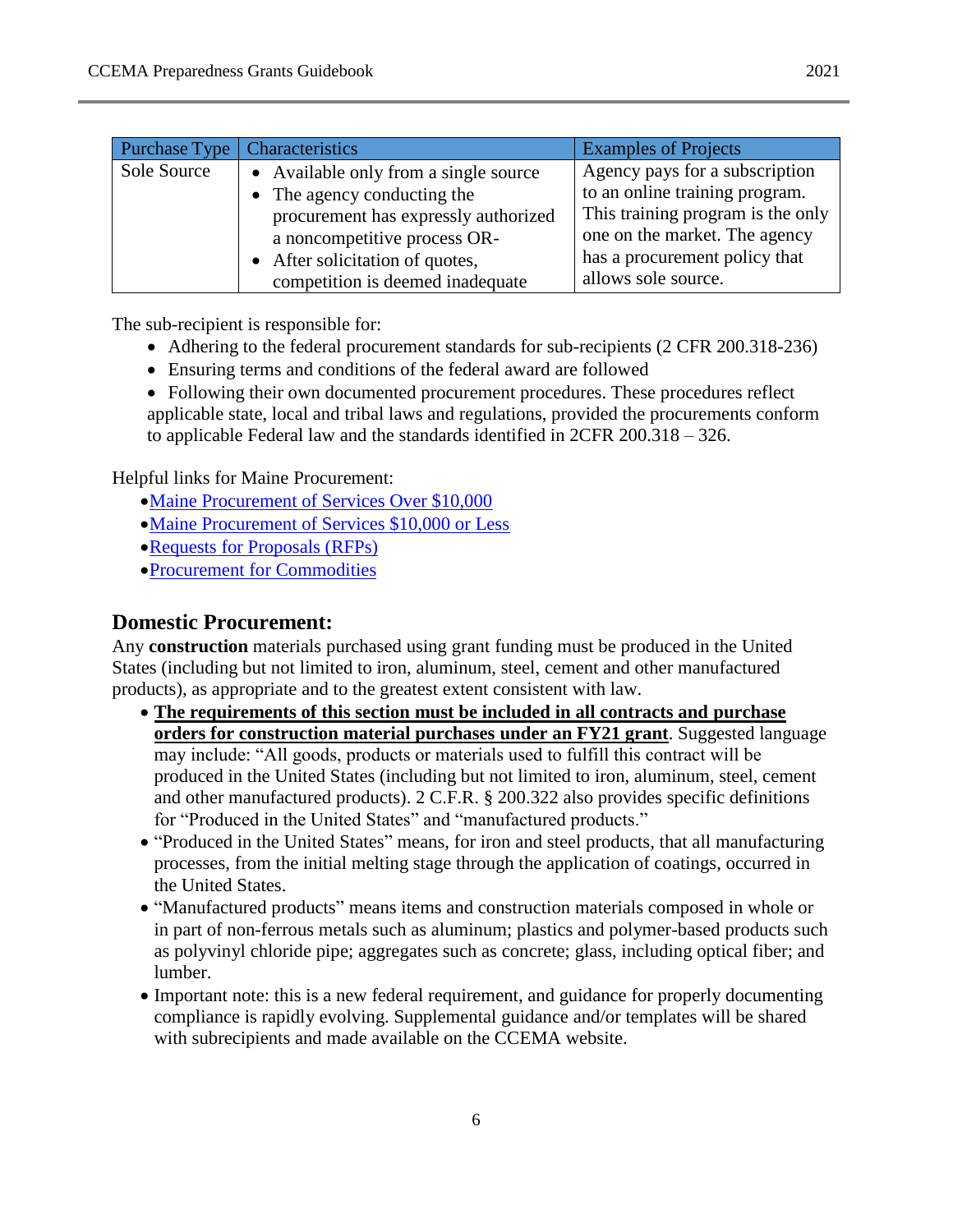# <span id="page-6-1"></span><span id="page-6-0"></span>**ELIGIBLE ACTIVITIES & ASSOCIATED GUIDANCE**

# **1. Training Policy**

Allowable training-related costs under FEMA Preparedness Grants include the establishment, support, conduct, and attendance of training. Training conducted using FEMA Preparedness Grant funds should address a performance gap identified through a Training and Exercise Plan or other assessments and contribute to building a capability that will be evaluated through a formal exercise. Training must address [core capabilities](https://www.fema.gov/pdf/prepared/npg.pdf) outlined in the National Preparedness Goal that contribute to the readiness of the County.

- Any training or exercise gaps should be identified in the Cumberland County Multi-Year Training and Exercise Plan.
- Recipients are strongly encouraged to use existing training rather than developing new courses. Recipients are also encouraged to utilize the National Training and Education Division's [National Preparedness Course Catalog.](https://www.firstrespondertraining.gov/frts/) There are hundreds of federally funded training courses that can be delivered in your jurisdiction at no cost. In addition, CCEMA has a cadre of local instructors that can provide a variety of training courses. For more information about training resources, please contact CCEMA.

## **2. Exercise Policy**

<span id="page-6-2"></span>Exercises conducted with federal grant support will be managed and executed in accordance with the Homeland Security Exercise and Evaluation Program (HSEEP). HSEEP guidance for exercise design, development, conduct, evaluation, and improvement planning is located at [https://www.fema.gov/hseep.](https://www.fema.gov/hseep) The CCEMA office can provide exercise templates, guidance, and technical assistance on HSEEP.

- Developing **exercise documents** is a critical component of exercise planning, conduct, and improvement planning after the exercise. CCEMA does not mandate specific exercise documents or template use. However, the development of an After Action Report with an Improvement Plan (AAR/IP) is required. This AAR/IP shall be submitted to CCEMA within 90 days of exercise conduct. Grant reimbursement for exercise-related expenses is contingent upon CCEMA's receipt of the AAR/IP.
- All exercises using HSGP funding must be **NIMS** compliant.
- Exercises funded through the HSGP must have a scenario with a nexus to terrorism. The **scenarios** used in HSGP-funded exercises must focus on testing capabilities, must be large enough in scope and size to exercise multiple activities and warrant involvement from multiple jurisdictions and disciplines and non-governmental organizations, and take into account the needs and requirements for individuals with disabilities. Exercise scenarios should align with priorities and capabilities identified in the Multi-year Training and Exercise Plan.
- **Non-governmental participation** in all levels of exercises is strongly encouraged. Leaders from non-governmental entities should be included in the planning, conduct, and evaluation of an exercise. County and local jurisdictions are encouraged to develop exercises that test the integration and use of nongovernmental resources provided by nongovernmental entities, defined as the private sector and private non-profit, faith-based,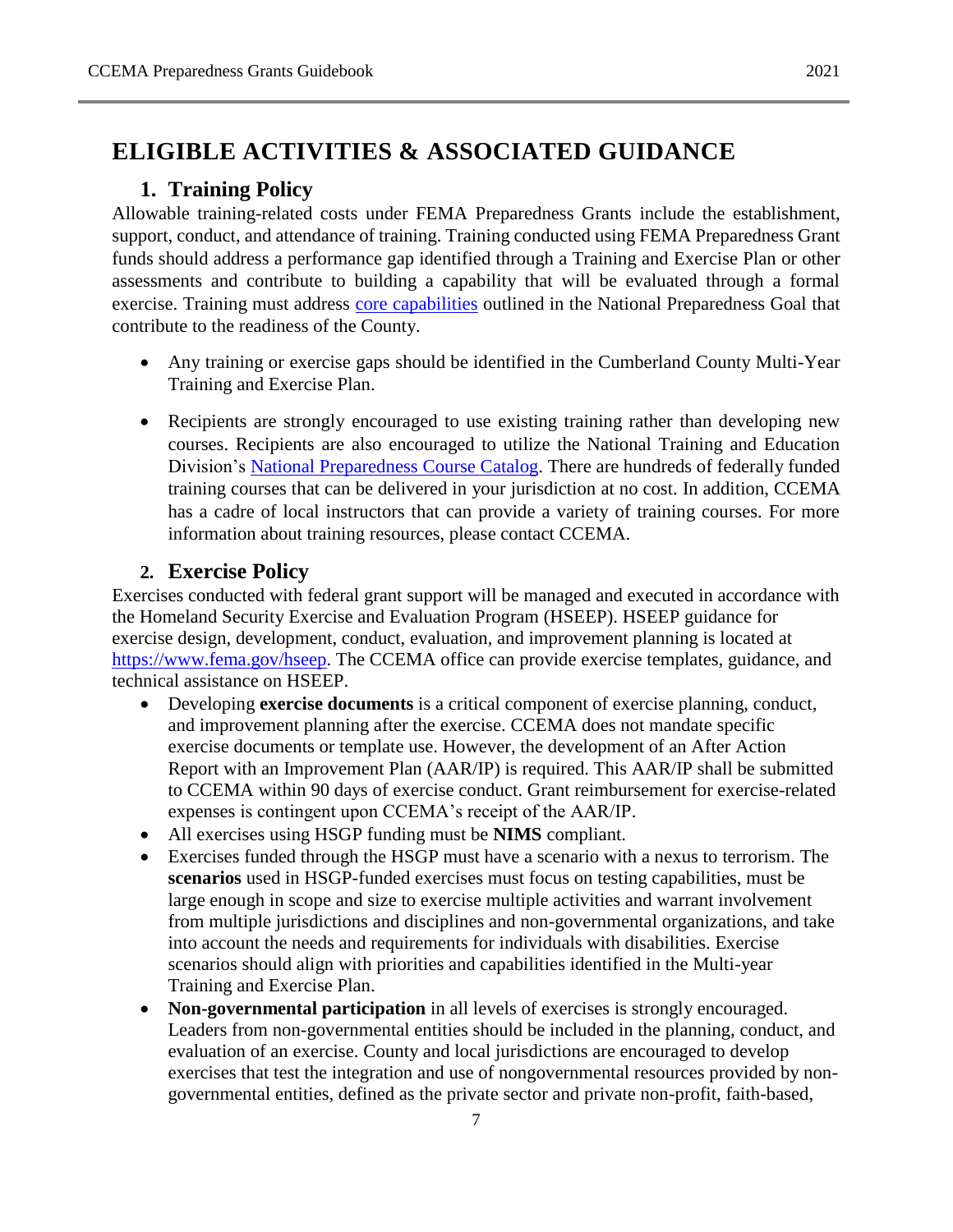community, children, the elderly, pregnant women, individuals with disabilities, volunteer, and other non-governmental organizations. Exercises should ensure that citizens, including citizens with disabilities, and special needs populations, participate in all phases of emergency responder exercises, to include planning, implementation, and after-action review.

#### **Unallowable Training and Exercise Related Costs**

- Reimbursement for the maintenance and/or wear and tear of costs of general use vehicles (e.g., construction vehicles) and emergency response apparatus (e.g., fire trucks, ambulances).
- Equipment that is purchased for permanent installation and/or use, beyond the scope of exercise conduct such as electronic messaging signs is not permitted.
- Mileage reimbursements for individuals traveling to/from an exercise (in order to participate) is not an eligible expense for grant reimbursement under the HSGP.
- Purchase of grant-funded food or beverage to support an exercise, training, or conference is strongly discouraged by MEMA. The CCEMA strongly advises sub recipients to secure alternate funding sources for food and beverage, and to avoid using federal funding. If grant funds will be pursued, they must be approved by MEMA in advance.

#### **Allowable Training and Exercise Related Costs**

- Exercise Planning Costs
	- o Costs related to convening an Exercise Planning Workshop
	- o Costs related to planning
	- o Meeting space and other meeting costs
	- o Costs related to implementation of the Homeland Security Exercise and Evaluation Program to include the reporting of scheduled exercises and the tracking and reporting of after action reports and corrective actions from exercises
- Facilitation costs
	- o The services of contractors/consultants may also be procured for the design, development, conduct and evaluation of exercises.
	- o The services of contractors/consultants to deliver training courses.
- Materials and supplies
	- o Supplies are items that are expended or consumed during the course of the design, planning and conduct of the exercise or training course.
		- Examples include: copying paper, gloves, tape, non-sterile masks, exercise signage, printing exercise documents, and badges for participants, etc.
- Travel and exercise plan development
	- o Travel associated with design, planning and conduct of exercises.
	- o Airfare, mileage, per diem, hotel, etc. are allowable expenses by employees who are on travel for official business related to the design, planning and conduct (Controllers/Evaluators) of exercise projects.
	- o See Section 3 for more travel-related information.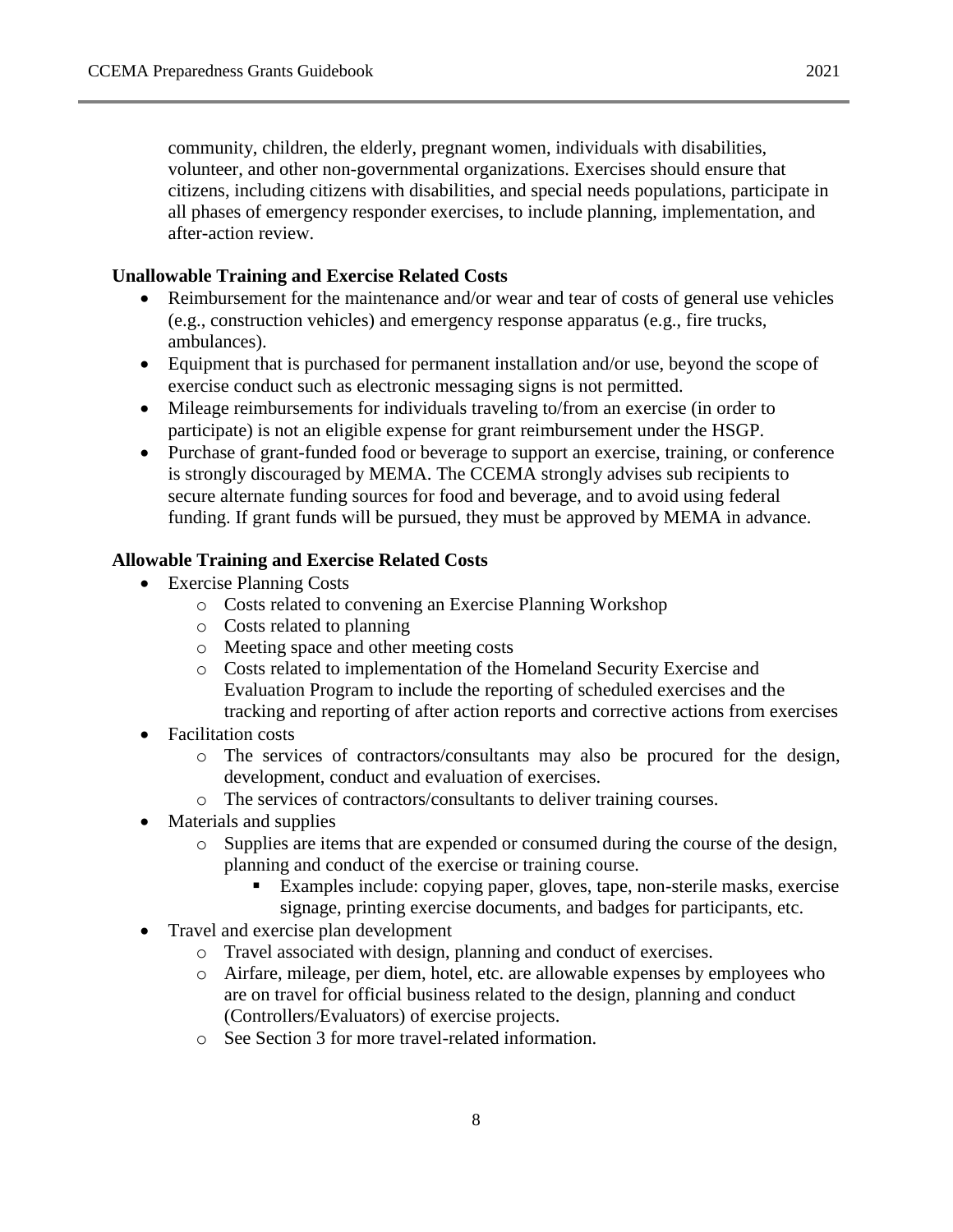- Backfill/Overtime for first responders (including part time/volunteers) and exercise management personnel involved in the **design, planning and conduct** (Planning Team/Controllers/Evaluators) of exercises.
	- o In no case is dual compensation allowable
	- o Backfill/OT for participating first responders is limited to staffing required to maintain continuity of community emergency response.
	- o Reimbursement for Backfill/OT will be submitted using the Personnel Reimbursement Form (Annex A)
	- o See the "Personnel Expenses" section for additional information.
- Miscellaneous costs related to design, planning and conduct of training and exercise activities.
	- o Includes rental of exercise space/location fees, Port-o- potties, event insurance, etc.

#### **Exercise-Specific Timeline for the Reimbursement Process**

- 1. Exercise is incorporated into the Cumberland County Training and Exercise Plan.
- 2. Exercise Budget is developed using the Exercise Budget Template (Annex B)
- 3. Exercise is approved for grant funding through CCEMA.
- 4. Exercise in planned in accordance with HSEEP principles.
- 5. Exercise is conducted.
- 6. All exercise expense reimbursement requests will be submitted to CCEMA within 45 days with all supplemental documentation.
- 7. Within 90 days, an AAR/IP is completed and submitted to CCEMA.

# <span id="page-8-0"></span>**3. Travel and Mileage Policy**

Mileage Expenses:

- List staff name, travel period, proof of reimbursement payment to the employee, and document reason for travel on the Travel Form Template (Annex G).
- Shall be reimbursed at the current amount allowed by the State of Maine Title 5, M.R.S.A §1541 or existing written county or local policy not to exceed the federal IRS rate. The updated IRS rate for business-related mileage can be found at <https://www.irs.gov/tax-professionals/standard-mileage-rates>
- Important note: fuel for a vehicle owned or leased by an agency is ineligible for reimbursement under federal preparedness grants.

Travel Expenses:

- Grant-funded travel that will incur costs associated with lodging, airfare, or longdistance mileage reimbursements must be pre-approved by CCEMA.
- The sub recipient is expected to submit all documentation related to the travel with the reimbursement request, items include but not limited to: travel approval, reason for travel, agenda and reservations, certification of completion, detailed itemized food receipts, lodging, fuel and toll receipts, airfare receipts to include related items such as baggage fees and travel insurance.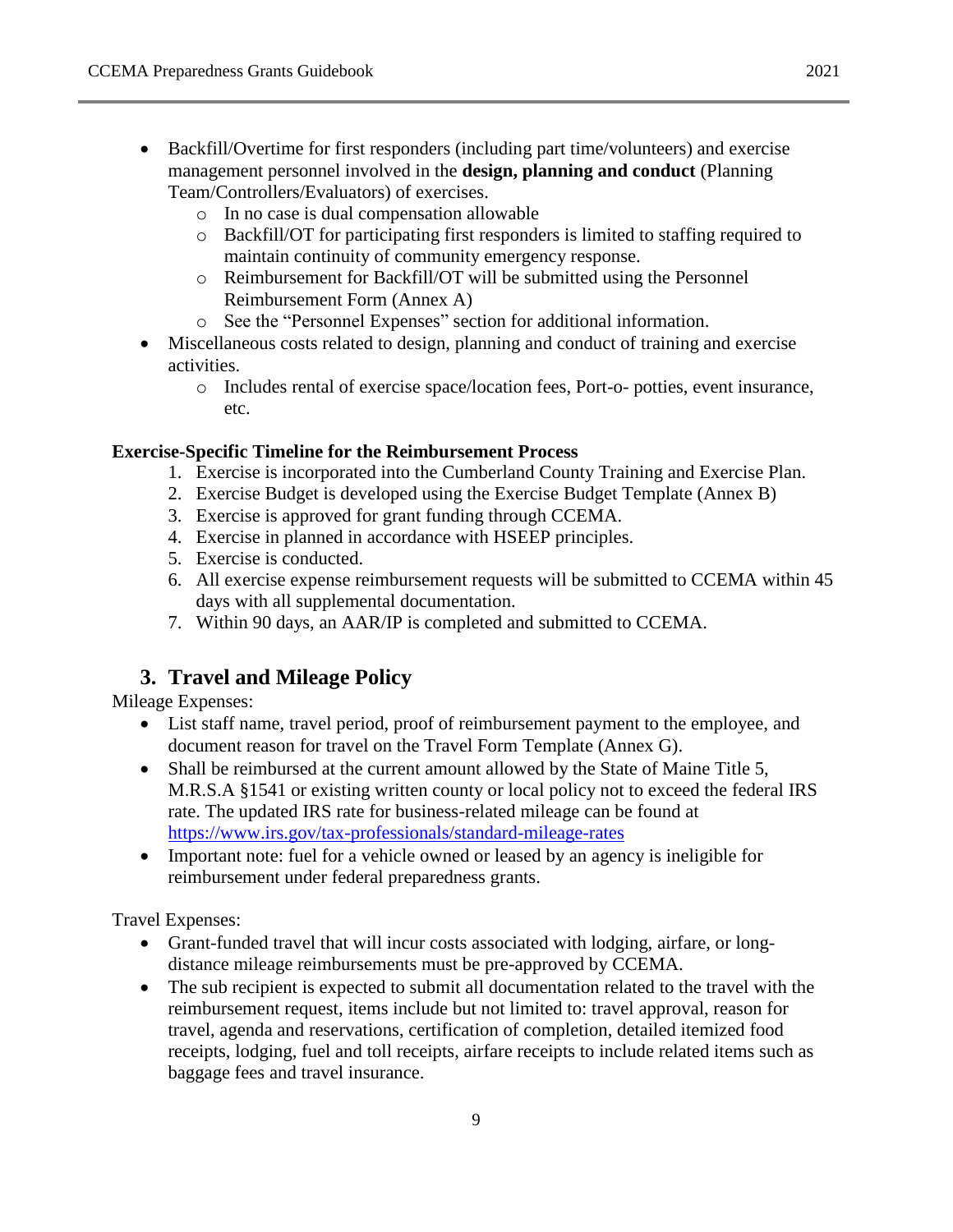• Per Diem shall be in accordance with the Federal Government's General Services Administration (GSA) travel rates for calculating maximum per diem for meals and lodging reimbursement. All travel costs must be documented in accordance with federal regulations and must comply with the sub-recipients own travel reimbursement policies not to exceed federal per diem rates.<http://www.gsa.gov/portal/content/104877>

# <span id="page-9-0"></span>**4. Personnel Expenses**

- Reimbursement will take place at the actual rate of pay for paid personnel.
- Reimbursement for volunteers used during training or exercises is an eligible expense. Reimbursement for volunteers during real-world incidents is not an eligible expense; this would duplicate other FEMA funding streams. Required documentation for volunteer reimbursement includes: W-9 Forms for each individual, proof of payment from the grant applicant to the individual, proof of volunteer hours (sign in/out form), and details of volunteer duties (job action sheet, ICS-214 form, etc.).

Required Submissions for Personnel Expenses Reimbursement:

- Overtime/backfill or volunteer/on-call sheet if requesting backfill or overtime.
- Personnel Reimbursement Form (Annex A)
- Payroll documentation for all attendees for the entire pay period with the approved activity, showing as applicable regular as well as overtime/backfill hours worked and associated pay rates and gross wages.
- Proof of attendance if for training, exercise, or travel.
	- o 1) Clear copies of training course certificates for each individual who attended and is seeking reimbursement
	- $\circ$  OR 2) Letter from training provider or exercise director stating that the individuals backfill/overtime is being request for actually attended the approved activity and were present for the entire duration

OR 3) Copy of sign in roster from training provider or exercise host/sponsor listing all individuals who attended. Sign in Roster must include date, activity start time, and activity end time.

# <span id="page-9-1"></span>**5. Equipment Policy**

- All equipment purchased with FEMA grant funding must be on the **Authorized Equipment** [List](https://www.fema.gov/authorized-equipment-list) (AEL).
- For purchases of equipment on the Controlled Equipment List  $(IB 407.a)$ , the sub recipient is responsible to meet all federal requirements before reimbursement from CCEMA will be made.
- Simmunitions are an allowable expense under HSGP. MEMA considers Simmunitions as blank or marking training cartridges that fit into the normal LE service assigned firearms. They can be used for active shooter/complex coordinated attacks training and/or exercises. They can never be used operationally as non-lethal ammunition, they are training aids only.
- Airsoft training aids (look like firearms) and training projectiles are an allowable cost as long as used explicitly for training purposes.

10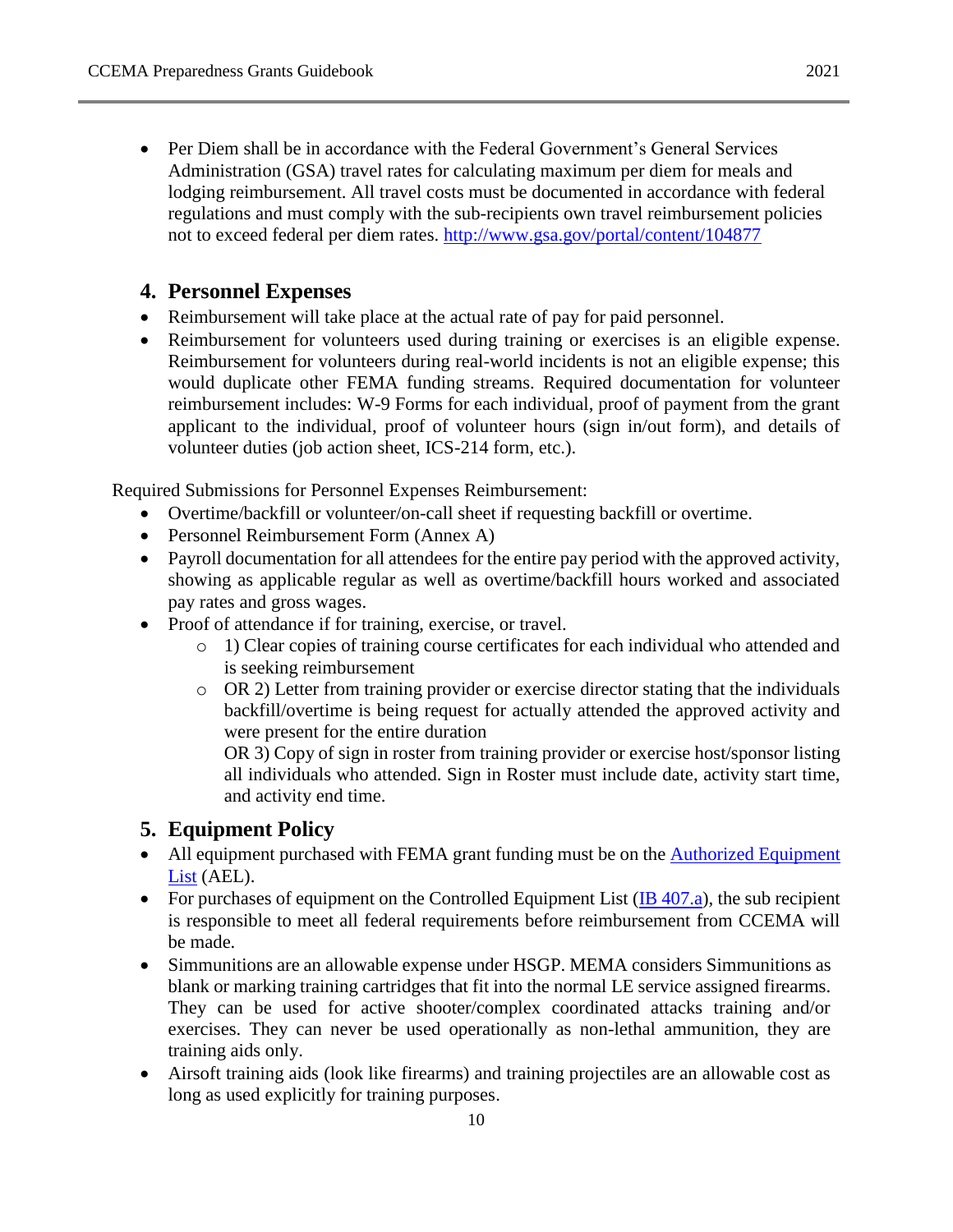- All communications equipment must be reviewed and approved by the State Wide Interoperability Coordinator (SWIC) at MEMA prior to purchase. CCEMA will facilitate this process. Sub-recipients must keep emergency communication investments aligned with the Maine State Communication Interoperable Plan (SCIP) to ensure compliance with SAFECOM guidance. The purchase of communication equipment, such as radios, sub-recipients requests must address a recognized gap, whether identified in a county or municipal communication plan. For any projects requiring new frequencies, contact MEMA immediately for guidance on frequency coordination to ensure project frequencies are approved through the Federal Communications Commission (FCC) process in a timely enough fashion to allow a successful completion of the project within the grant's performance period. For specific questions on whether a communication project or investment is allowed, please contact the Maine Statewide Interoperability Coordinator (SWIC).
- The use of DHS/FEMA preparedness grant funds for equipment maintenance contracts, warranties, repair or replacement costs, upgrades, and user fees are allowable, as described in [FEMA Policy FP 205-402-125-1,](https://www.fema.gov/media-library/assets/documents/32474) unless otherwise noted. Except for maintenance plans or extended warranties purchased incidental to the original purchase of the equipment, the period covered by maintenance or warranty plan must not exceed the period of performance for the specific grant funds used to purchase the plan or warranty.
- If the equipment is valued at \$5,000 or more, it is subject to property inventory/control measures. CCEMA will contact the sub-recipients that this applies to for a status update each year (in August/September). Sub recipients must retain the following information for each piece of equipment valued at more than \$5,000 at the time of purchase: serial number or other id number, source of funding, who holds the title, acquisition date, costs of property, location and condition or property, and disposition information to include date of disposal and sale price of the property if applicable.
- Sub-recipients that purchase equipment shall maintain an effective property management system; safeguards to prevent loss, damage or theft, maintenance procedures to keep equipment in good condition; and disposition procedures.
- For guidance on disposition of equipment, please contact CCEMA. Items under \$5,000 may be sold and the sub recipients can keep the proceeds. MEMA requires these funds be put back into their respective programs.

## **6. Installation and Construction Projects**

<span id="page-10-0"></span>Although construction and renovation projects are sometimes eligible under federal guidance, **Maine discourages construction or renovation with the HSGP**. Construction and renovation projects will be reviewed on a case-by-case basis by MEMA and FEMA. Should they be approved for funding, they will require additional studies and documentation. Construction and renovation projects are challenging to complete within the grant performance period.

The National Environmental Policy Act of 1969 (NEPA) requires that the Federal government examine the proposed impacts of its actions before project implementation. **Grant projects that include any permanent installation of equipment, construction of communications towers or antennae, base radios, repeaters, sirens, security cameras, lighting, access control and**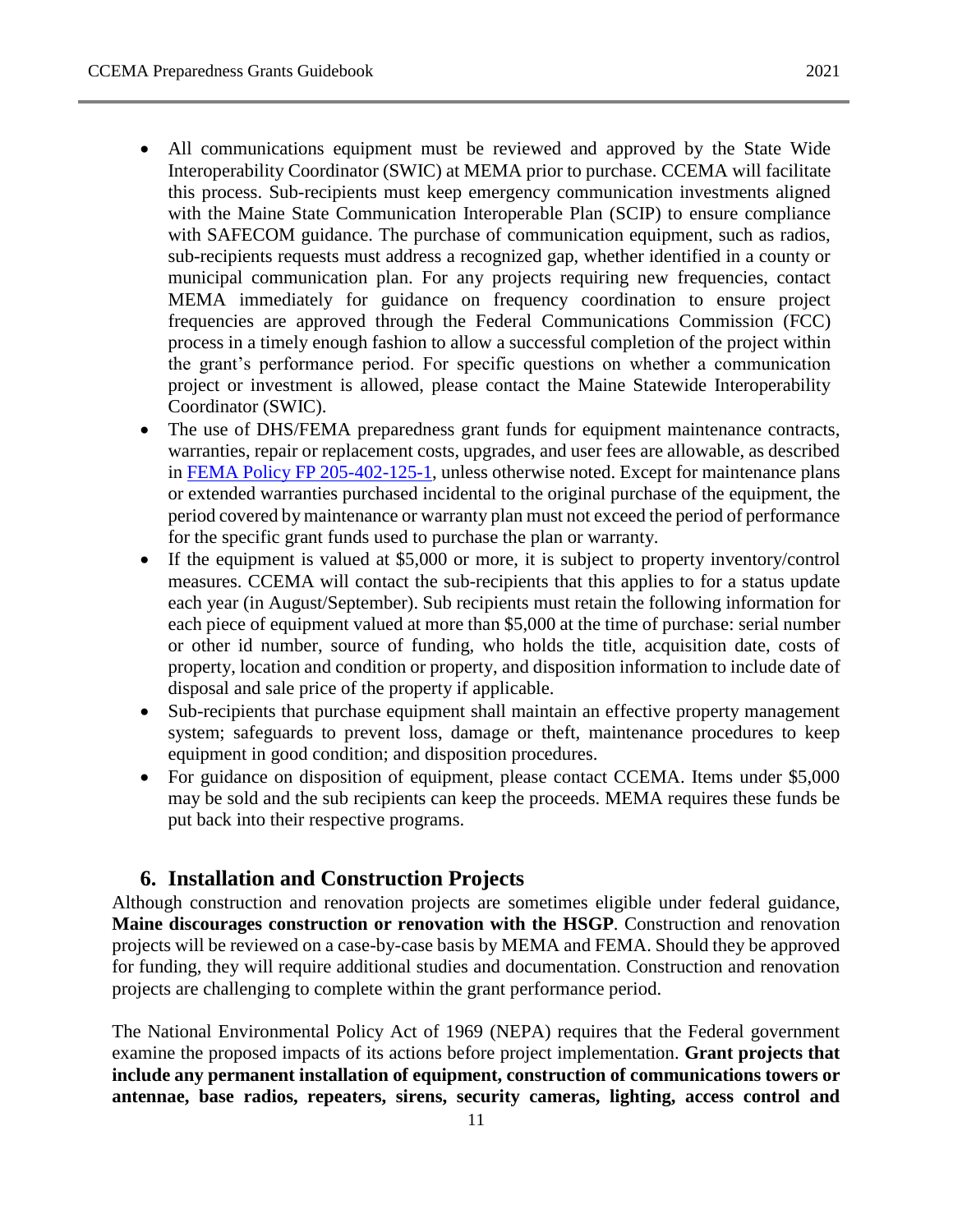**fencing, generators, etc. will likely require an Environmental and Historic Preservation (EHP) screening and may possibly require additional environmental impact studies before approval to begin spending on the project.**

Your EHP must be approved by FEMA before any funding is spent, or any aspect of the project has begun. FEMA takes a zero tolerance approach to EHP reviews submitted after a project has begun, and/or funding has been expended. Failure to follow this guidance will result in reimbursement being denied.

Sub-recipients must factor in the time required to submit an EHP review and secure EHP approval into their project timelines. Depending on the complexity of the project, an EHP review and approval can take several months to a year. It is the sub recipient's responsibility to complete an EHP and submit it to CCEMA. CCEMA will act as the sub-recipients liaison to submit the EHP to MEMA and FEMA. CCEMA will communicate any updates on the EHP status directly to the sub-recipient.

The EHP form is included as Annex C. Additional guidance documents include the EHP Form Instructions (Annex D) and EHP Policy, FEMA (Annex E). Additional EHP resources can be accessed at: [https://www.maine.gov/mema/grants/environmental-planning-historical-properties.](https://www.maine.gov/mema/grants/environmental-planning-historical-properties)

# <span id="page-11-0"></span>**7. EMPG Specific Guidance – Hazmat Teams Receiving Funds**

- All EMPG-funded personnel (including full- and part-time state, local, tribal and territorial (SLTT) recipients and sub recipients) shall complete the following training requirements and record proof of completion: (1) \*NIMS Training, Independent Study (IS)-100 (any version), IS-200 (any version), IS700 (any version), and IS-800 (any version), AND (2) Professional Development Series (PDS) OR the Emergency Management Professionals Program (EMPP) Basic Academy. (FEMA Preparedness Grants Manual, page 160)
- All EMPG-funded personnel will submit a summary of projects and updates with each personnel reimbursement.
- For EMPG reimbursements for Hazmat teams: if the reimbursement includes a cover letter, it shall be submitted on team letterhead.
- CCEMA is required to submit a Multi-Year Training and Exercise Plan, an annual EMPG Work Plan, and quarterly updates on the EMPG Work plan to MEMA. For Hazmat teams that receive EMPG funding support, it is required to submit quarterly reports to CCEMA, and input to the annual Work Plan.

| <b>EMPG</b>      | <b>Reporting Period</b> | Report<br><b>Quarterly</b> |
|------------------|-------------------------|----------------------------|
| Quarter          |                         | Due to CCEMA               |
|                  | October 1 – December 31 | January 15                 |
| $\mathbf{2}$     | January $1 - March 31$  | April 15                   |
| 3                | April $1 -$ June 30     | July 15                    |
| $\boldsymbol{4}$ | July $1 -$ September 30 | October 15                 |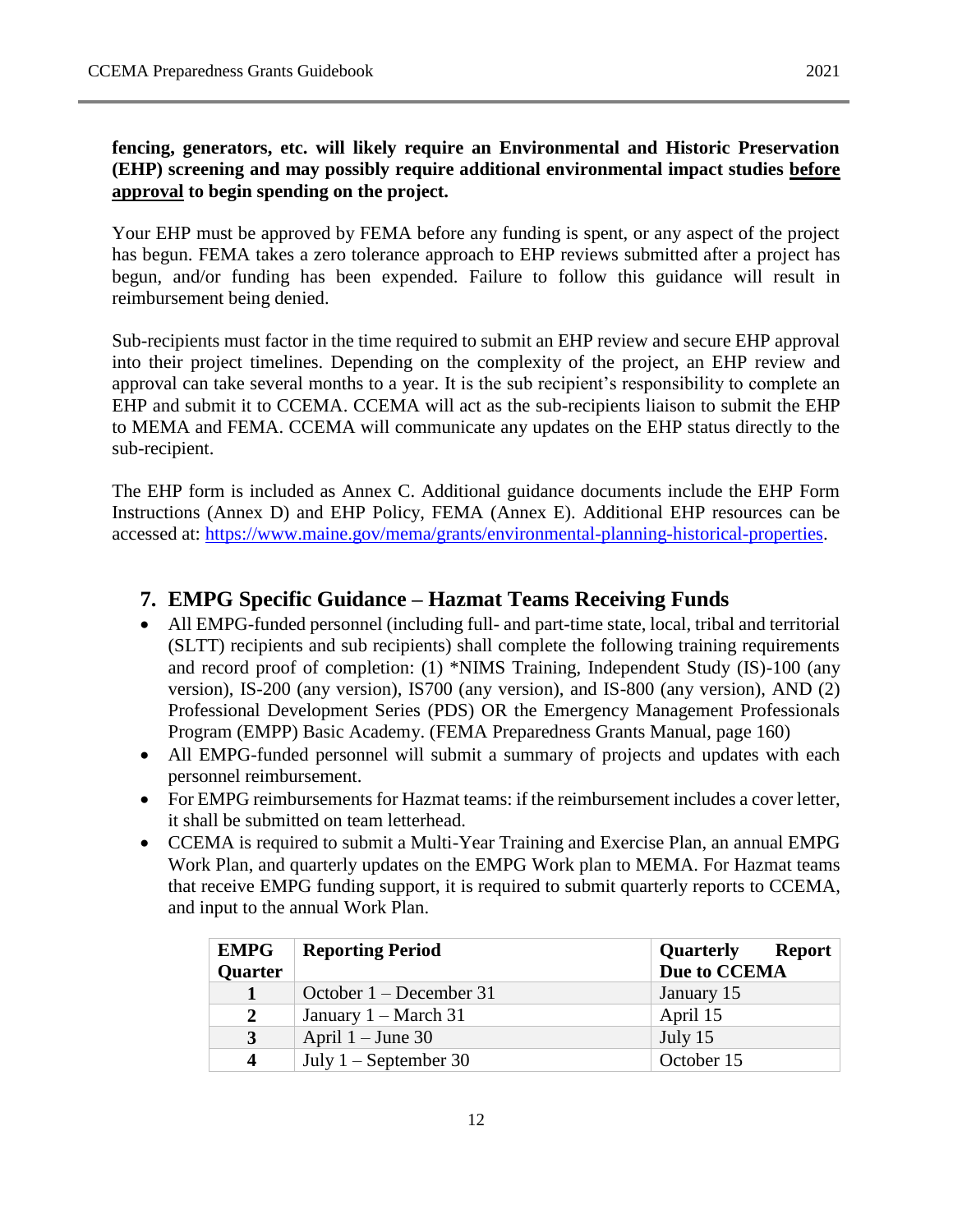# <span id="page-12-0"></span>**8. HSGP Specific Guidance**

• All sub recipients will submit a semi-annual (also called bi-annual) report to CCEMA by September  $15<sup>th</sup>$  and April  $15<sup>th</sup>$  until the grant is closed. The form to complete this requirement will be emailed directly to sub recipients.

# <span id="page-12-1"></span>**REIMBURSEMENT PROCESS**

Both the HSGP and the EMPG are reimbursement grants. As a sub-recipient, you will be responsible for the upfront costs. CCEMA will reimburse your agency, and CCEMA will request reimbursement from MEMA.

- 1. Execute activity/project in accordance with the approved scope of work
- 2. Sub-recipient pays for the activity. Retain proof of payment.
- 3. The Sub-recipient submits a reimbursement request to **CCEMA within 45 days.**
	- a. Please include either a detailed cover letter or Annex H, Reimbursement Summary Sheet. All supporting documentation must be provided.
	- b. Proof of payment is required. Examples of acceptable proof of payment include: signed payroll reports for officers participating in a training, copy of accounting system reflecting the payment, etc.
	- c. Failure to submit proper documentation will delay the reimbursement process for your agency, as well as the County. CCEMA will review the reimbursement submission and contact you if further information is required.
- 4. If approved, CCEMA will reimburse your agency directly.
- 5. CCEMA submits the reimbursement request to MEMA to facilitate our reimbursement.

Recommendations for Lost/Misplaced Receipts:

 Reimbursements require itemized receipts in order to be paid. If a reimbursement is submitted to without supporting receipts, CCEMA will deny the reimbursement. MEMA will not reimburse expenses without receipts, and the CCEMA budget cannot support reimbursing those expenses.

# <span id="page-12-2"></span>**Additional Guidance**

- In the event that a subrecipient wishes to change the scope of work or budget for a grantfunded project, it is required to complete and submit a Grant Contract Modification Form (also referred to as an MMF) to CCEMA. The Grant Contract Modification Form is accessible on [MEMA's website](https://www.maine.gov/mema/grants/homeland-security-grant-program) and in Annex F. The Grant Contract Modification form must be approved by MEMA (and potentially FEMA), signed, and sent back to the subrecipient before any changes to the project can occur. Changes to any project involving communications requires approval from the Statewide Interoperability Coordinator (SWIC) at MEMA. This process can take several weeks to months, so please plan accordingly.
- Subrecipients are encouraged to recognize the role of the CCEMA office and any applicable funding sources in news media coverage, press releases, or social media posts regarding a grant-funded project.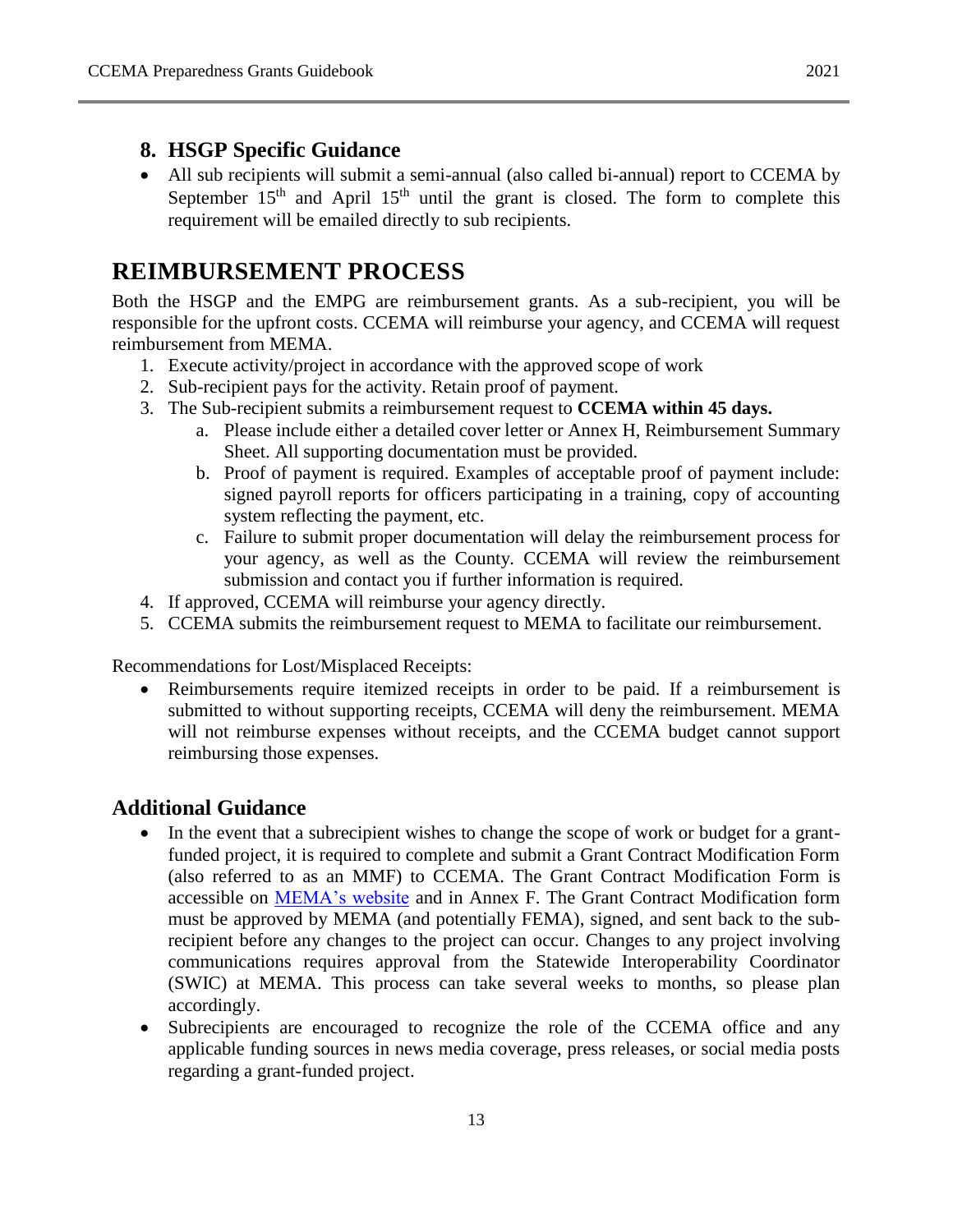- As a subrecipient to a FEMA Preparedness Grant, you are agreeing to the DHS/FEMA pass-through requirements. These requirements include EHP Compliance, Ensuring the Protection of Civil Rights, and compliance with SAFECOM, NIMS and FirstNet Authority among others.
- Per 2 C.F.R. § 200.336, FEMA, through its authorized representatives, has the right, at all reasonable times, to make site visits or conduct desk reviews to review project accomplishments and management control systems to review award progress and to provide any required technical assistance. Grant recipients are subject to audit oversight from multiple entities including the DHS Office of the Inspector General, the Government Accountability Office, MEMA, or independent auditing firms.
- For additional details of requirements for FEMA Preparedness Grants, please review the [FEMA Preparedness Grants Manual.](https://www.fema.gov/sites/default/files/documents/FEMA_2021-Preparedness-Grants-Manual_02-19-2021.pdf)
- Link to the [Code of Federal Regulations](https://www.ecfr.gov/cgi-bin/text-idx?SID=fcb3a83aa6a8fb59b29875b9c73c718d&mc=true&tpl=/ecfrbrowse/Title02/2cfr200_main_02.tpl)
- Link to [Maine state procurement laws](http://www.mainelegislature.org/legis/statutes/5/title5ch155sec0.html)
- Link to [Maine Schedule for Financial Record Retention.](https://www.maine.gov/sos/arc/records/local/localschedules.html)